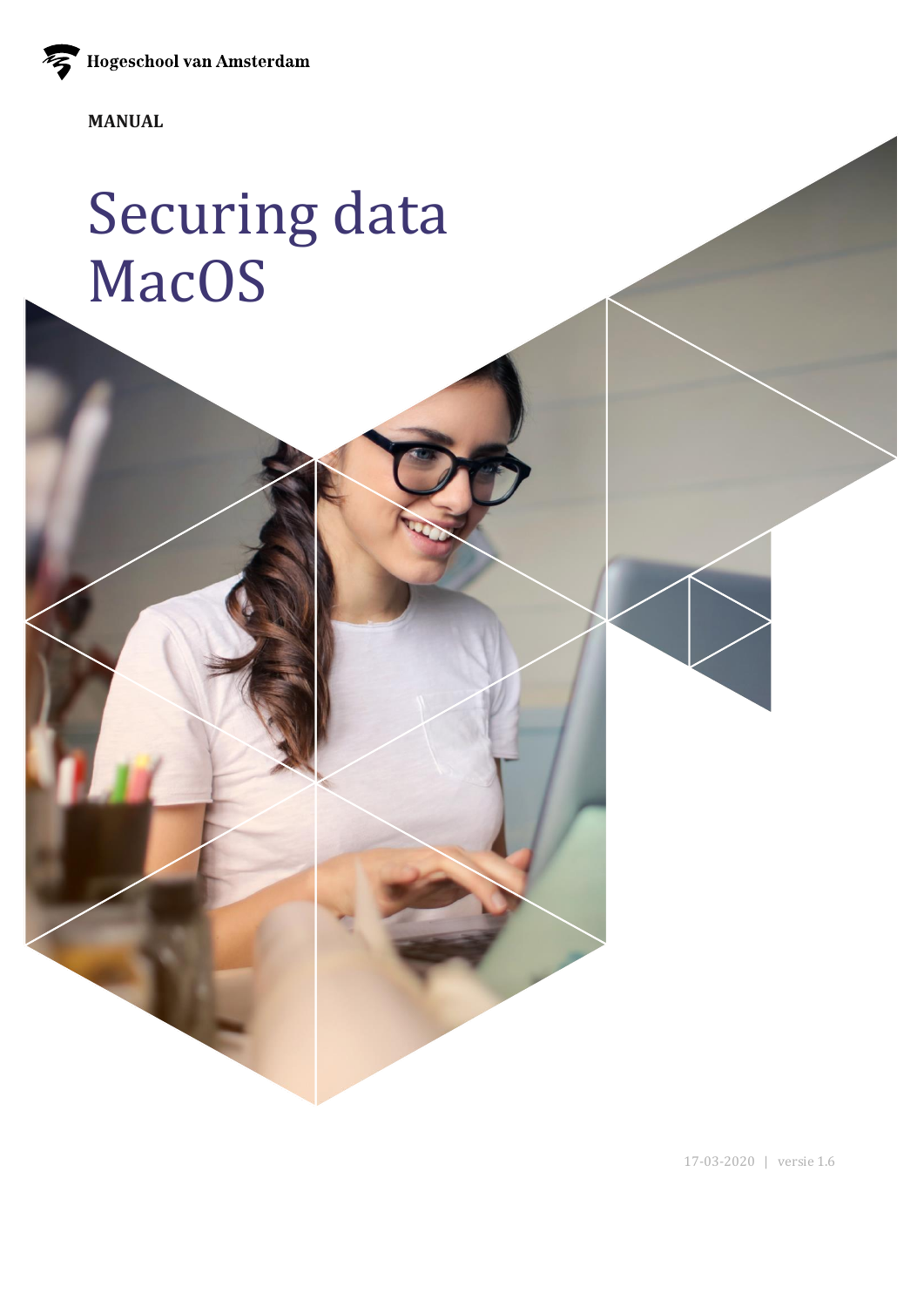

**You are responsible for the security of personal data in your email, documents and research files on your laptop or desktop.** 

### **Before you start securing your device, read the following tips:**

- 1. The security solution is only available for macOS X 10.12 or higher. To see which version of macOS you have installed, click the Apple menu icon at the top left corner of your screen, and select the "About This Mac" command. The name and version number of your Mac's operating system appears on the "Overview" tab in the About This Mac window. Update your device to the latest version of the Mac operating system.
- 2. Make a backup of all the data.
- 3. Have you already encrypted your device? Then we kindly ask you to decrypt your device before you start the registration. Click [here](https://www.amsterdamuas.com/binaries/content/assets/serviceplein-a-z-lemmas/its-si/ict-beveiliging/manual-decryption-hva-.pdf?1575026282205) [f](https://www.amsterdamuas.com/binaries/content/assets/serviceplein-a-z-lemmas/its-si/ict-beveiliging/manual-decryption-hva-.pdf?1575026282205)or the decrypt manual.
- 4. Do you have any questions? We're happy to help. Please contact Service desk ICTS by phone: 020- 5951402.Print these instructions or open them on another device. A new window will open as soon as the procedure begins.
- 5. Take your time; securing the data on your laptop or desktop will take about 30 minutes.

### Please note:

The settings, location or name on your mobile device may differ from what is shown in the images in these instructions. First, see if you can complete the steps yourself, perhaps with the help of a colleague. If you are still having trouble, you can turn to the specially established service desk at your location. You can find answers to frequently asked questions in the A-Z list under Security: [https://hva.nl/security.](https://hva.nl/security)

The HvA cannot access or use private information in any form without your explicit consent. To find out which information is recorded, consult the frequently asked questions in the A-Z list under Security: [https://hva.nl/security.](https://hva.nl/security)

When you restart your laptop or desktop, you will be asked to choose a new password.

#### **On the following pages you will find an explanation of the steps to be taken. We recommend that you follow the explanation on those pages. In short, the steps to be taken:**

- 1. Open Safari and go to the website https://portal.manage.microsoft.com.
- 2. Enter your HvA email address and click on 'Login'.
- 3. Enter the password associated with your HvA email address and click on 'Login'.
- 4. Download the Intune Company Portal installation package.
- 5. Open the installation package and click on 'Install'.
- 6. Grant permission to run the installation.
- 7. Enter your HvA email address and password again. Click on 'Login'.
- 8. Follow the steps in the Intune Company Portal.
- 9. Your laptop or desktop is now secure. Close the Intune Company Portal.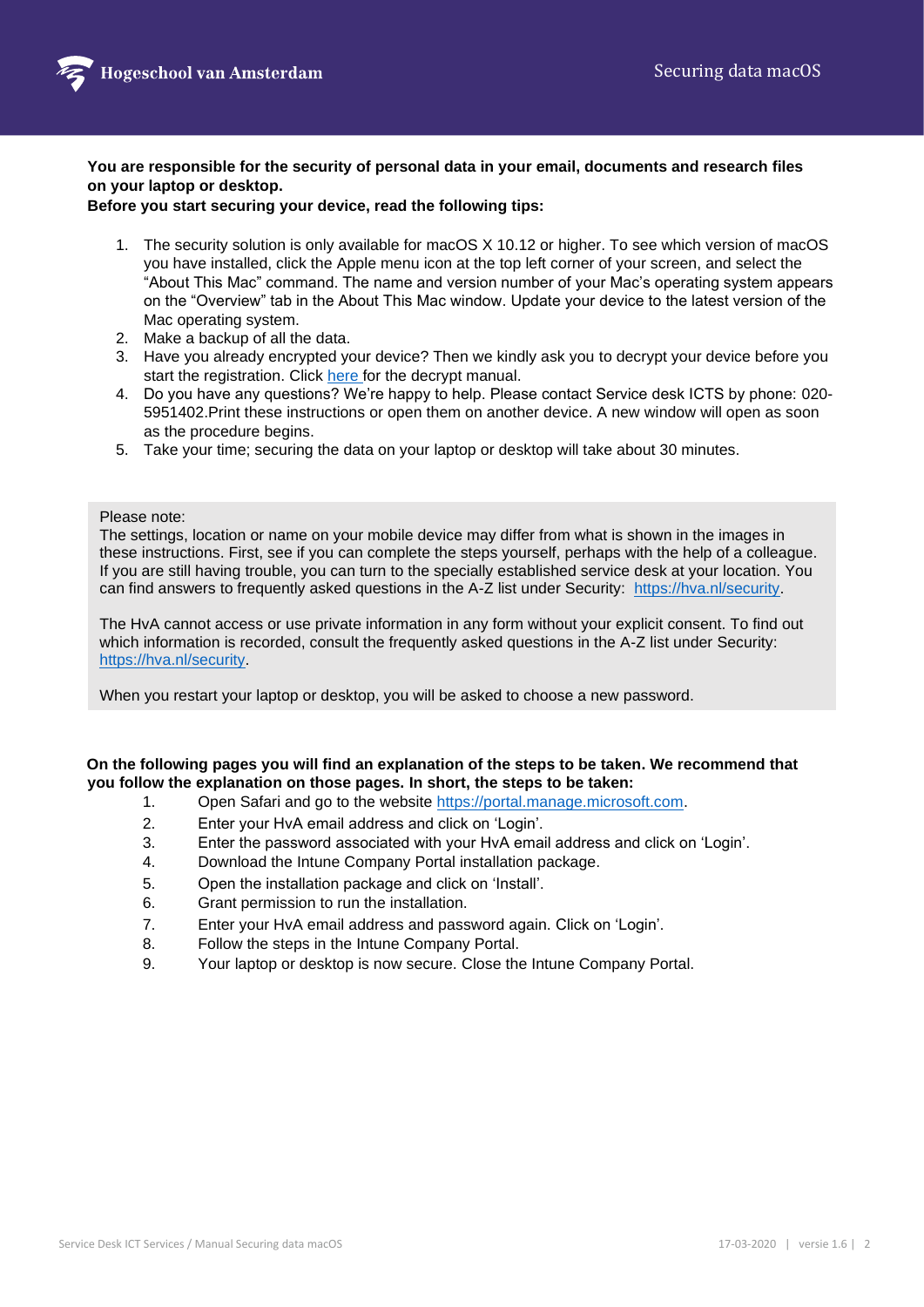

| Microsoft<br>Microsoft<br>Sign in<br>r hoojer@hva.nl<br>No account? Create one!<br>Can't access your account?<br>Sign-in aptions | 合きの理 |
|----------------------------------------------------------------------------------------------------------------------------------|------|
|                                                                                                                                  |      |
| Next.                                                                                                                            |      |

Start **Safari** form the **taskbar**. Go to [https://portal.manage.microsoft.com.](https://portal.manage.microsoft.com/) Enter your HvA email address and click on **Next**. (If you get the options between 2 accounts, choose Work or School account).

|  | Sign in with your AUAS-ID<br>choojer@hva.nl                                                                                                                                                                               |
|--|---------------------------------------------------------------------------------------------------------------------------------------------------------------------------------------------------------------------------|
|  | -----------<br>$\mathbf{F}$<br><b>Elioning</b>                                                                                                                                                                            |
|  | The information on this page is only accessible for<br>visitors with a AUAS-ID.<br>For security reasons, please log out and exit your web<br>browser when you are done accessing services that<br>require authentication! |
|  | Porget your Password?                                                                                                                                                                                                     |

Enter your HvA email address or Hva-ID and password in. Click on **Sign in**.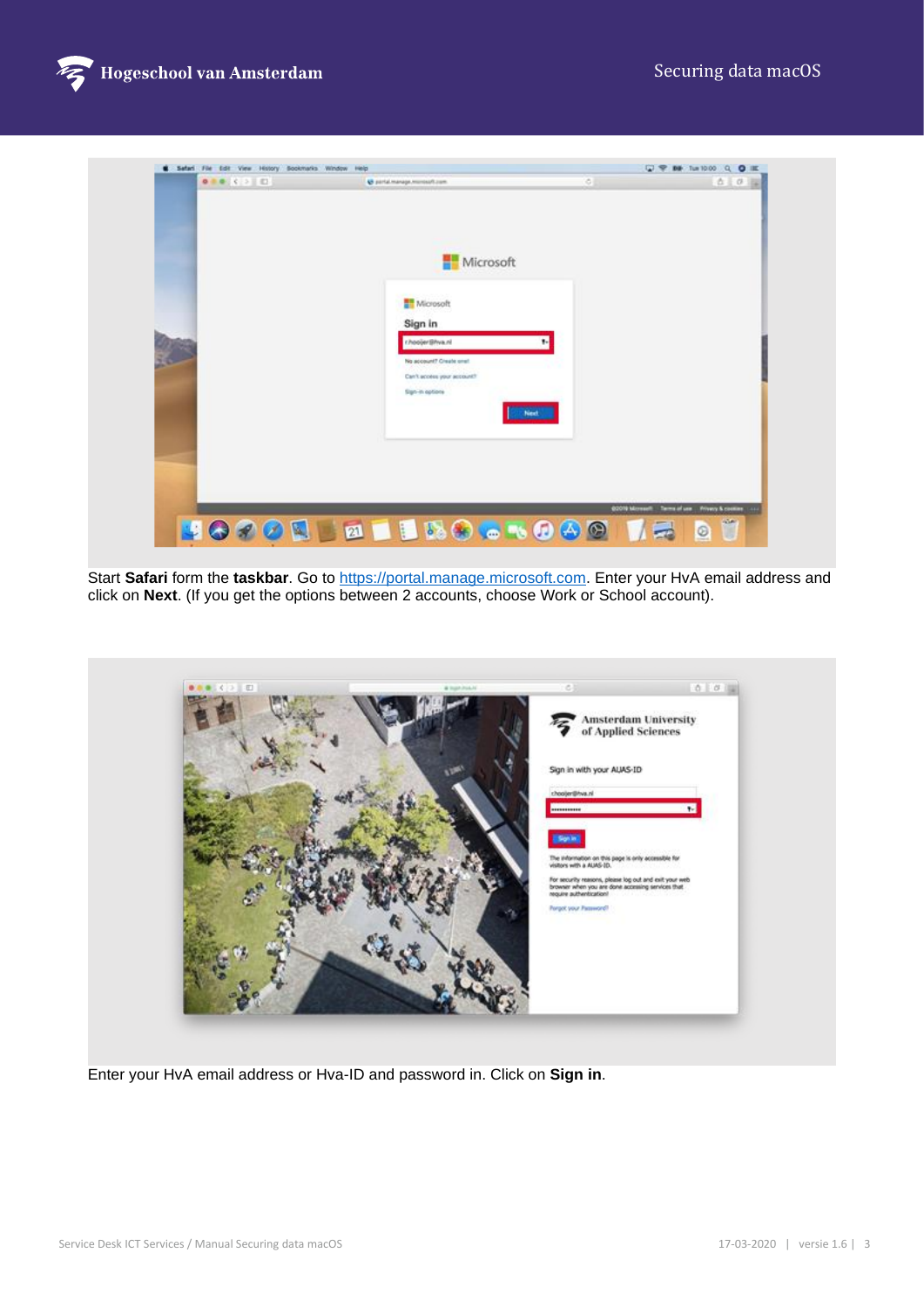



## Go to **Devices**.

If you do not see this option, go to **Menu** and then choose **Devices**.

| $\bullet \bullet \bullet \hspace{0.1cm} \leftarrow \hspace{0.1cm} \leftarrow \hspace{0.1cm} \bullet \hspace{0.1cm} \bullet \hspace{0.1cm} \bullet \hspace{0.1cm} \bullet \hspace{0.1cm} \bullet \hspace{0.1cm} \bullet$ | & portal.manage.microsoft.com | $\circ$                                                             | $00 - 0$<br>$\mathcal{D}$ |
|-------------------------------------------------------------------------------------------------------------------------------------------------------------------------------------------------------------------------|-------------------------------|---------------------------------------------------------------------|---------------------------|
| HvA<br>$=$                                                                                                                                                                                                              |                               | Search                                                              |                           |
| Devices                                                                                                                                                                                                                 |                               |                                                                     |                           |
|                                                                                                                                                                                                                         |                               |                                                                     |                           |
| O You don't have any managed devices. Add this one by tapping here.                                                                                                                                                     |                               |                                                                     |                           |
|                                                                                                                                                                                                                         |                               |                                                                     |                           |
|                                                                                                                                                                                                                         |                               |                                                                     |                           |
|                                                                                                                                                                                                                         |                               |                                                                     |                           |
|                                                                                                                                                                                                                         |                               |                                                                     |                           |
|                                                                                                                                                                                                                         |                               |                                                                     |                           |
|                                                                                                                                                                                                                         |                               |                                                                     |                           |
|                                                                                                                                                                                                                         |                               |                                                                     |                           |
|                                                                                                                                                                                                                         |                               |                                                                     |                           |
|                                                                                                                                                                                                                         |                               |                                                                     |                           |
|                                                                                                                                                                                                                         |                               | Hull Prinacy Terms Etechnick 0 2019 Microsoft, All rights reserved. |                           |
|                                                                                                                                                                                                                         |                               |                                                                     |                           |

Click on **Add this one by tapping here.**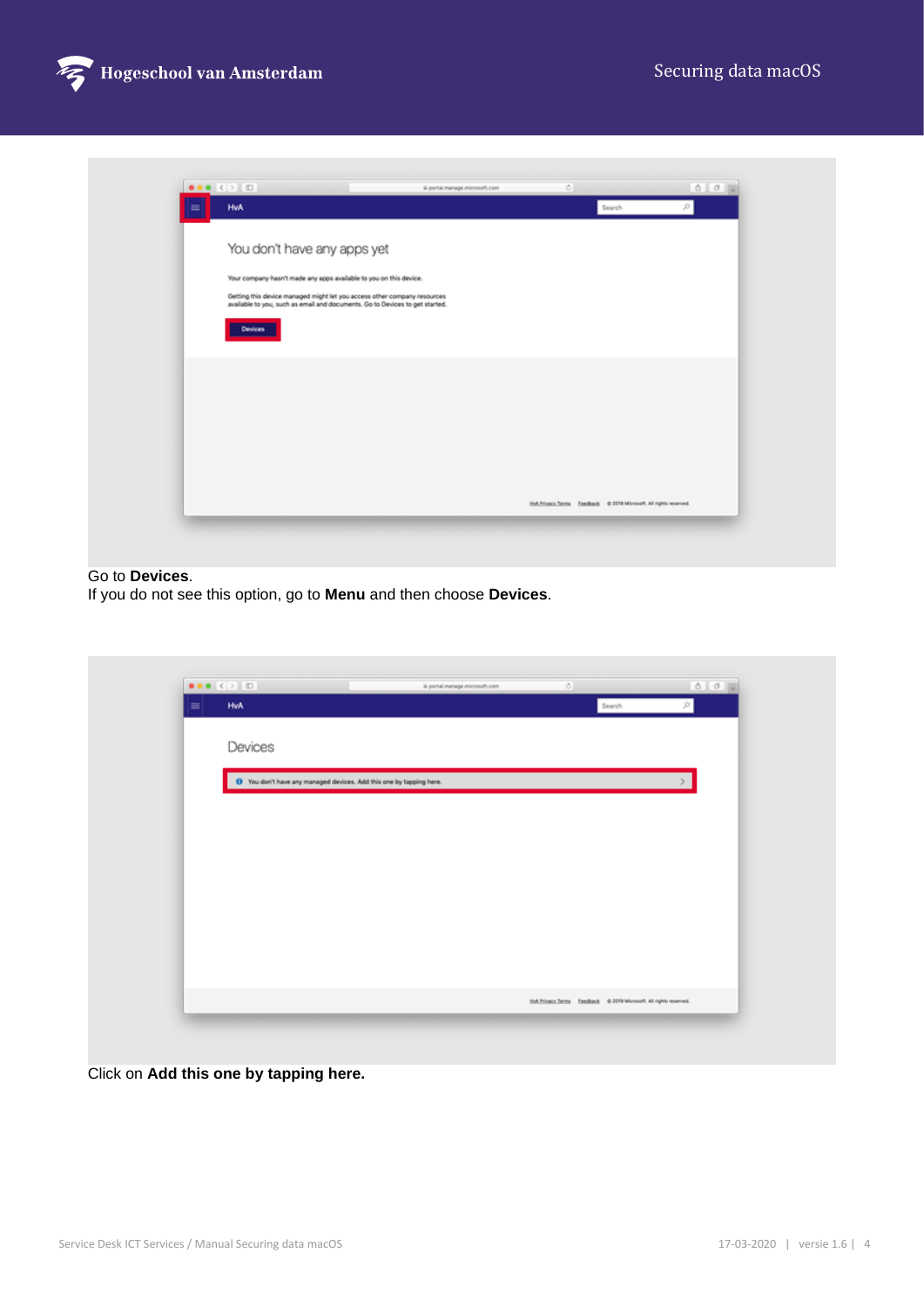



## Click on **Download**.

Next, go to Downloads and launch **CompanyPortal\_x.xx.xxxxxx-installer.pkg**.

| $\bullet\bullet\circ$             | Install Intune Company Portal                                  | $\mathbf{a}$ |
|-----------------------------------|----------------------------------------------------------------|--------------|
|                                   | Welcome to the Intune Company Portal Installer                 |              |
| · Introduction                    | You will be guided through the steps necessary to install this |              |
| o Licence                         | software.                                                      |              |
| · Destination Select              |                                                                |              |
| e Installation Type               |                                                                |              |
| o Installation                    |                                                                |              |
| o Summary                         |                                                                |              |
| $\mathcal{L}^{\text{\tiny{III}}}$ |                                                                |              |
|                                   | Go Back                                                        | Continue     |
|                                   |                                                                |              |
|                                   |                                                                |              |

The installation will now begin. Click on **Continue > Continue > Agree > Install**.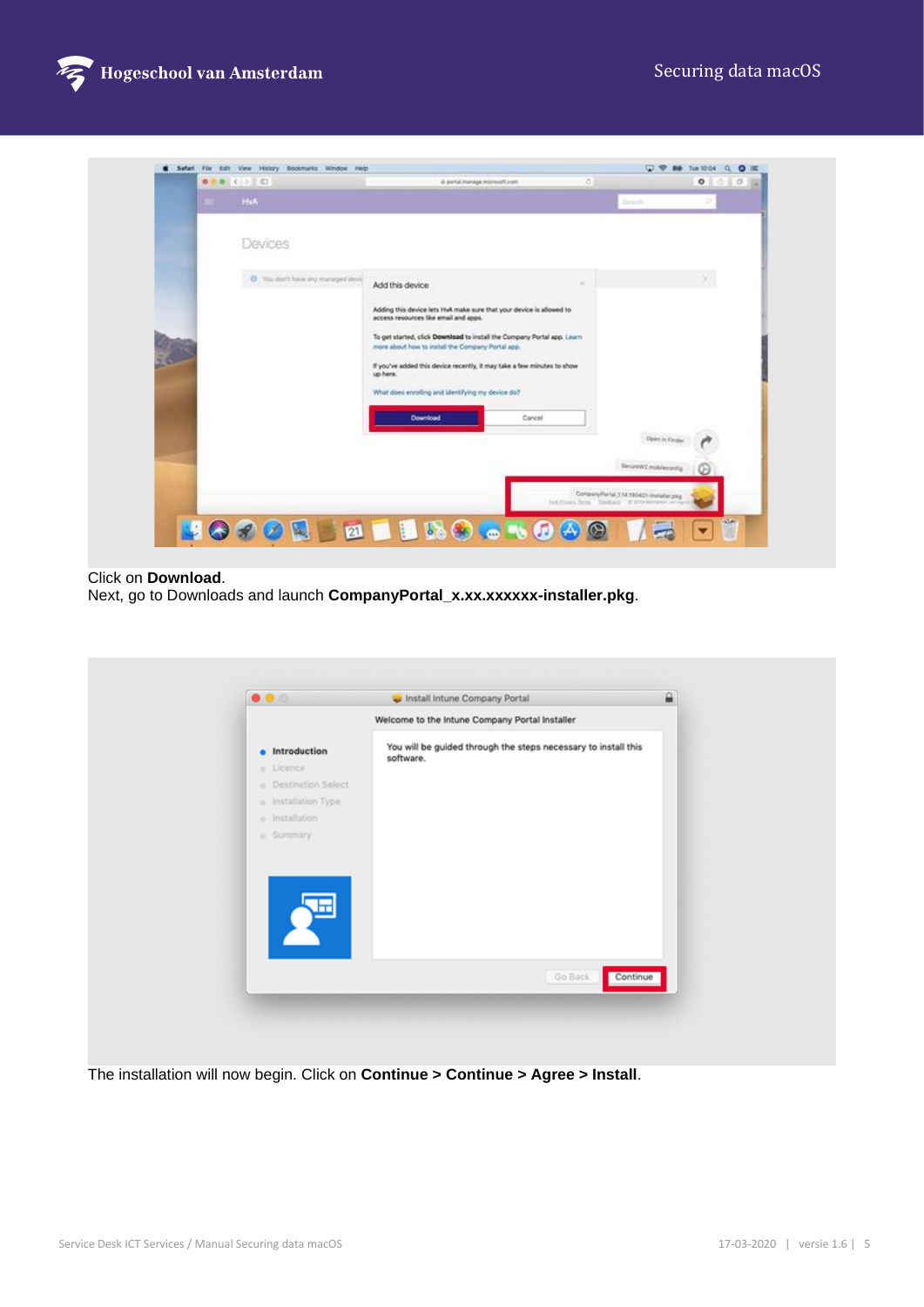

|           | Installer is trying to install new software. |
|-----------|----------------------------------------------|
|           | Enter your password to allow this.           |
|           | Username: macbook-wpb                        |
| Password: |                                              |
|           | <b>Install Software</b><br>Cancel            |
|           |                                              |

Enter your Mac password and click on **Install.** In the next window, click on **Close**.

| e Introductio     | Do you want to move the "Intune Company       |
|-------------------|-----------------------------------------------|
| e Licence         | Portal" Installer to the Trash?               |
| e Destinatio      | To keep this package in its current location, |
| Installation Type | click Keep.                                   |
| o.                | Move to Trash                                 |
| Installation      | Keep                                          |
| $\circ$           | The installation was successful.              |
| · Summary         | The software was installed.                   |
|                   | Go Back<br>Close                              |

Click on **Move to trash.**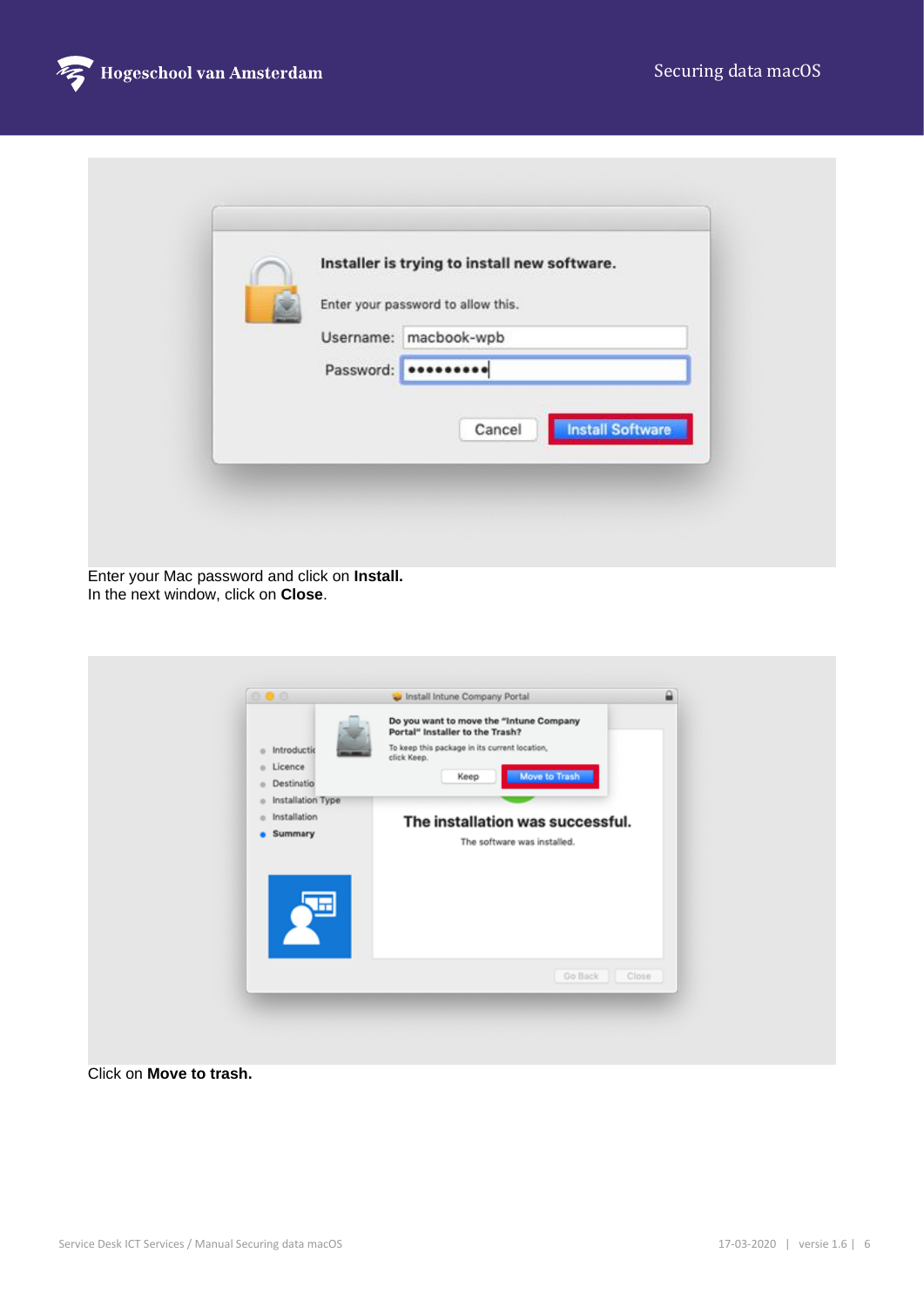



Click on **OK**. Finish by clicking on the round red button in the upper left corner. Ignore updates and close the window.



Open Launchpad and click on the **Intune Company Portal** icon.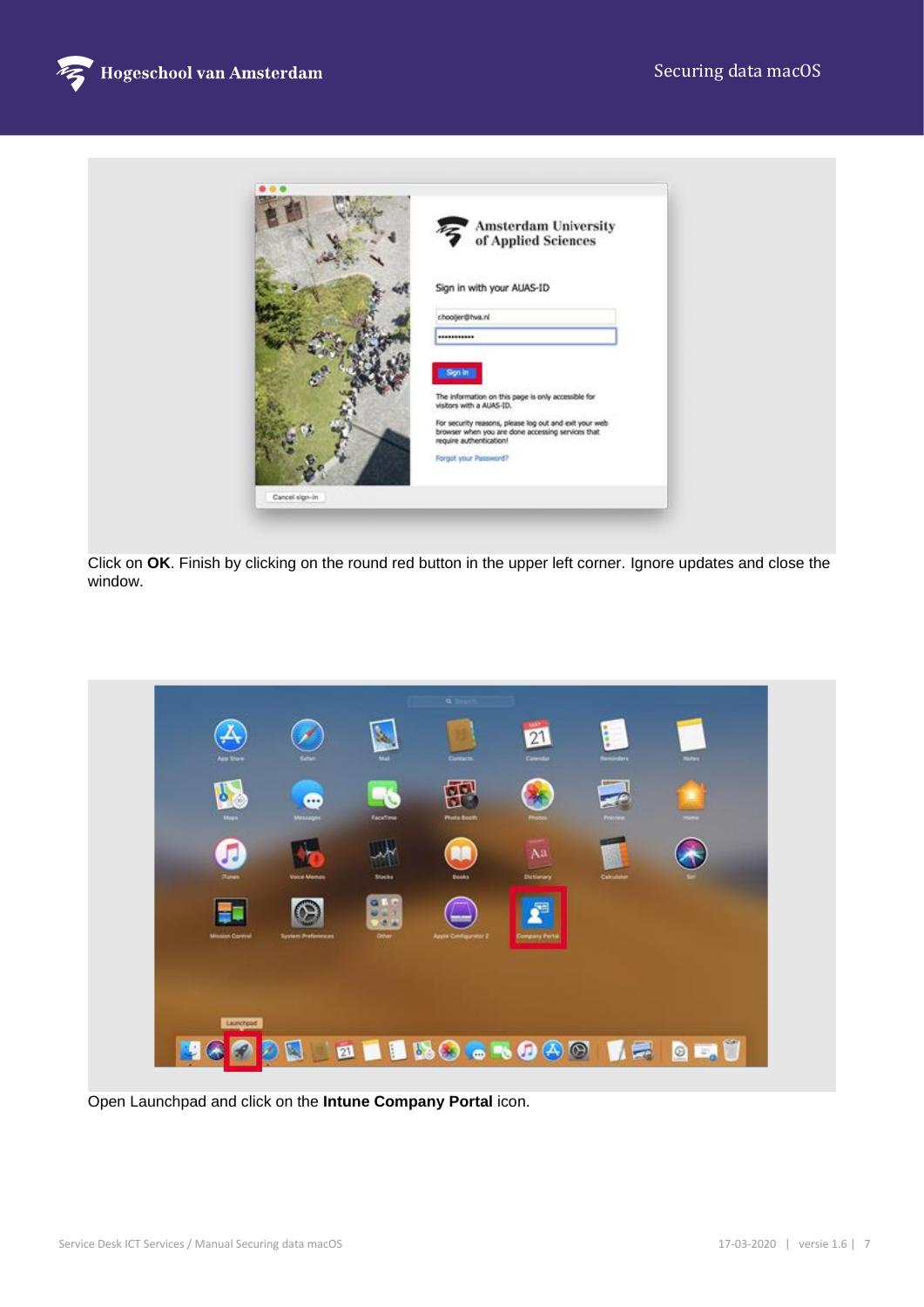

| <b>O</b> Review privacy<br><i>information</i><br>C Install management<br>profile<br>Confirm device<br>management<br>4 Update device settings | What can HvA see or do when I enroll my device?<br>Ø<br>Your organization can't:<br>- View browsing history on this device<br>- Open your emails, contacts, or calendar<br>- Access your passwords<br>- Review your documents<br>Learn more | Your organization can:<br>- View the model, serial number, and<br>operating system<br>- See the names of apps you've installed<br>- Identify your device by name<br>- Reset lost or stolen device to<br>factory settings |
|----------------------------------------------------------------------------------------------------------------------------------------------|---------------------------------------------------------------------------------------------------------------------------------------------------------------------------------------------------------------------------------------------|--------------------------------------------------------------------------------------------------------------------------------------------------------------------------------------------------------------------------|
|                                                                                                                                              | Back                                                                                                                                                                                                                                        | Continue                                                                                                                                                                                                                 |

### Click on **Continue.**

**PLEASE NOTE:** the HvA cannot access or use private information in any form without your explicit consent. To find out which information is recorded, consult the frequently asked questions in the A-Z list under Security: [https://hva.nl/security.](https://az.hva.nl/en/employees/az-lemmas/employees/auas/its-si/ict-security/frequently-asked-questions-security-measures/frequently-asked-questions-security-measures-secure-self.html?origin=XHpa9wz9QwO16T1QmXaA%2Fw)

| $\odot$ Review privacy<br>information<br><b>O</b> Install management<br>profile<br>Set up HvA access<br>Confirm device<br>Set up your device to access your email, devices, Wi-Fi, and apps for work.<br>management<br>4 Update device settings<br>Postpone |  |  |
|-------------------------------------------------------------------------------------------------------------------------------------------------------------------------------------------------------------------------------------------------------------|--|--|
|-------------------------------------------------------------------------------------------------------------------------------------------------------------------------------------------------------------------------------------------------------------|--|--|

## Click on **Begin**.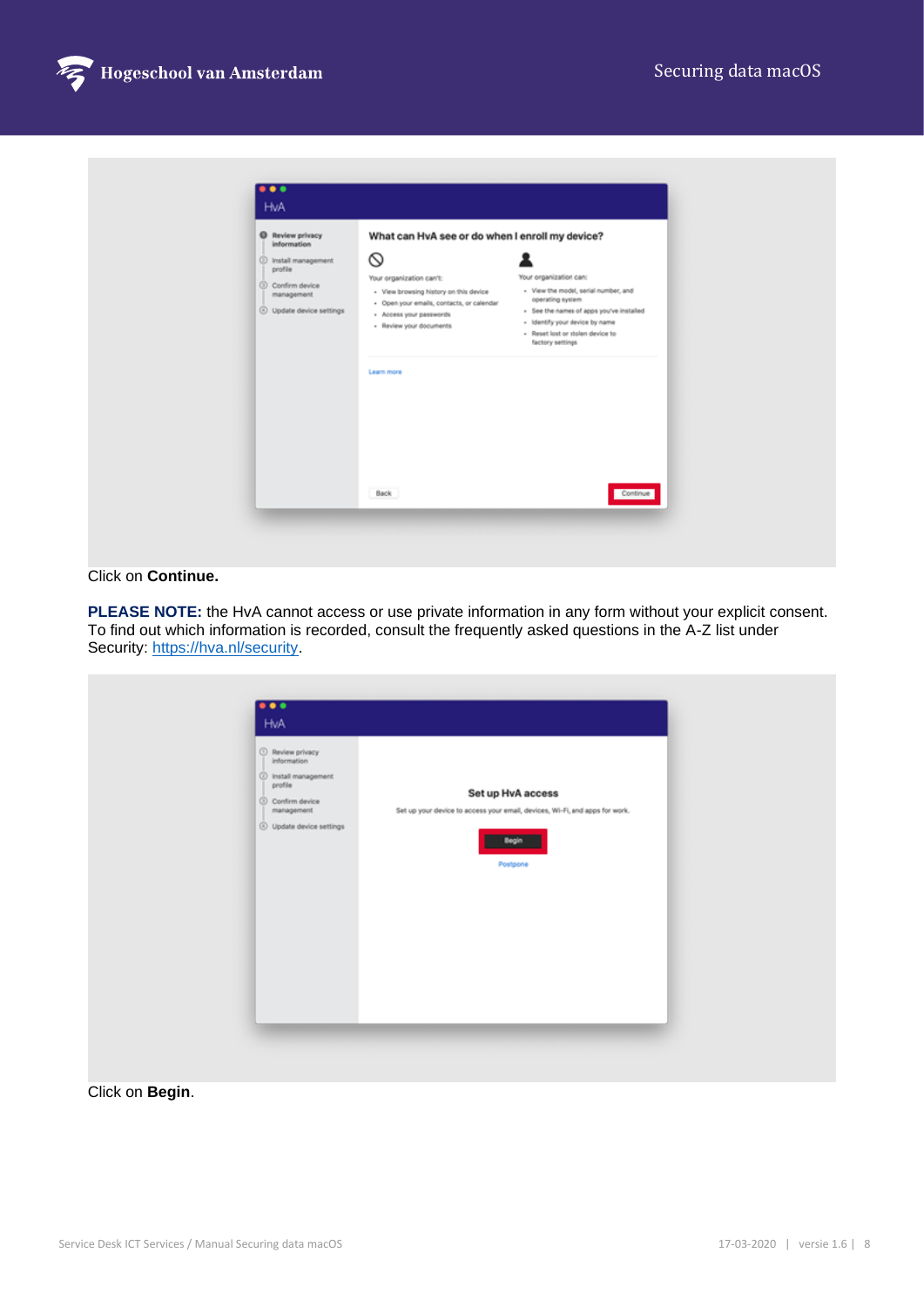

| $\frac{1}{2}$ Install management<br>profile<br>3 Confirm device<br>Installing management profile<br>management<br>You may be prompted for your computer's login information to complete the<br>4 Update device settings<br>installation.<br>$\frac{1}{2} \sum_{i=1}^{N}$ |  |
|--------------------------------------------------------------------------------------------------------------------------------------------------------------------------------------------------------------------------------------------------------------------------|--|
|--------------------------------------------------------------------------------------------------------------------------------------------------------------------------------------------------------------------------------------------------------------------------|--|

Management profile is automatically synchronized. This takes a moment.

| macbook-wpb's MacBook Air                                 |                         |                                             | m          |  |
|-----------------------------------------------------------|-------------------------|---------------------------------------------|------------|--|
| Sou need to update settings on this de                    |                         | Irvot<br>Check Settings                     | <b>YMS</b> |  |
| Original Name<br>macbook-wpb's MacBook Air                | Mary.<br>Appl           | Rename                                      | <b>XR</b>  |  |
| Model<br>MacBook Air                                      | Oper<br>05 <sub>3</sub> | <b>Result:</b><br>Remove                    |            |  |
| Ownership Type<br>Corporate                               |                         | Device Settings Status<br>Not in compliance |            |  |
| Denerate Type attects what Hok can<br>eed on your devote. | 13:45                   | Last checked: 29 Oct 2019 at                |            |  |
| <b>Jahrn more</b><br>- 103                                |                         |                                             |            |  |
|                                                           |                         |                                             |            |  |
|                                                           |                         |                                             |            |  |
|                                                           |                         |                                             |            |  |
|                                                           |                         |                                             |            |  |

Click on the **Approveflag** in the upper right corner and in the next screen. Click on **system preferences**.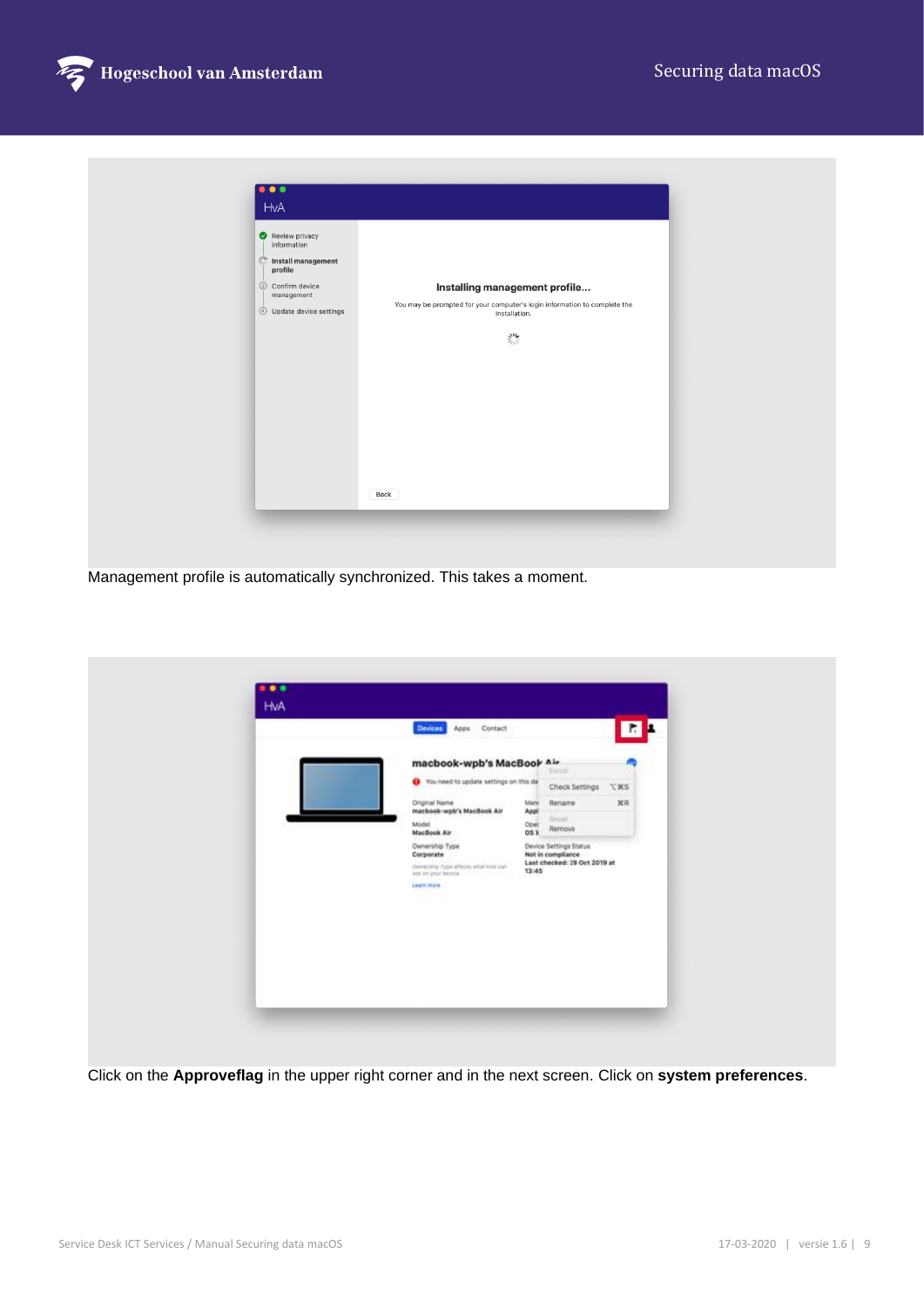

|                                           |            | Do you want to approve the "Management                                                                                                                                                   |          |                         |
|-------------------------------------------|------------|------------------------------------------------------------------------------------------------------------------------------------------------------------------------------------------|----------|-------------------------|
| Device Profiles<br>Managemi<br>A settings | $\sqrt{2}$ | Profile" profile?<br>Until this profile is approved, the management server.<br>will have limited control over your device and you may<br>not have access to all functionality.<br>Cancel | pproved. |                         |
|                                           |            | Approve                                                                                                                                                                                  |          |                         |
|                                           |            | Description Install this profile to get access to your<br>company apps<br>Signed IOSProfileSigning.manage.microsoft.co<br>m<br>Installed 23 Jan 2020 at 10:34                            |          |                         |
|                                           |            | Rights Erase all data on this computer<br>Add or remove configuration profiles<br>Add or remove provisioning profiles<br><b>Lock screen</b><br>Lakk.<br>$\overline{m}$                   |          |                         |
| $+ -$                                     |            |                                                                                                                                                                                          |          | $\overline{\mathbf{r}}$ |

Click on **Approve.**

| Device Profiles<br>Management Profile<br>4 sattings | <b>Management Profile</b><br><b>HvA</b> Verified                                                                                                                                                                                 |              |
|-----------------------------------------------------|----------------------------------------------------------------------------------------------------------------------------------------------------------------------------------------------------------------------------------|--------------|
|                                                     | Description Install this profile to get access to your<br>company apps<br>Signed IOSProfileSigning.manage.microsoft.co<br>m<br>installed 23 Jan 2020 at 10:34                                                                    |              |
|                                                     | Rights Erase all data on this computer<br>Add or remove configuration profiles<br>Add or remove provisioning profiles<br>Lock screen<br><b>Change settings</b><br>Application and media management<br>Query security information |              |
| $+ -$                                               |                                                                                                                                                                                                                                  | $\mathbf{r}$ |

Click one the round **red button** in the upper left corner.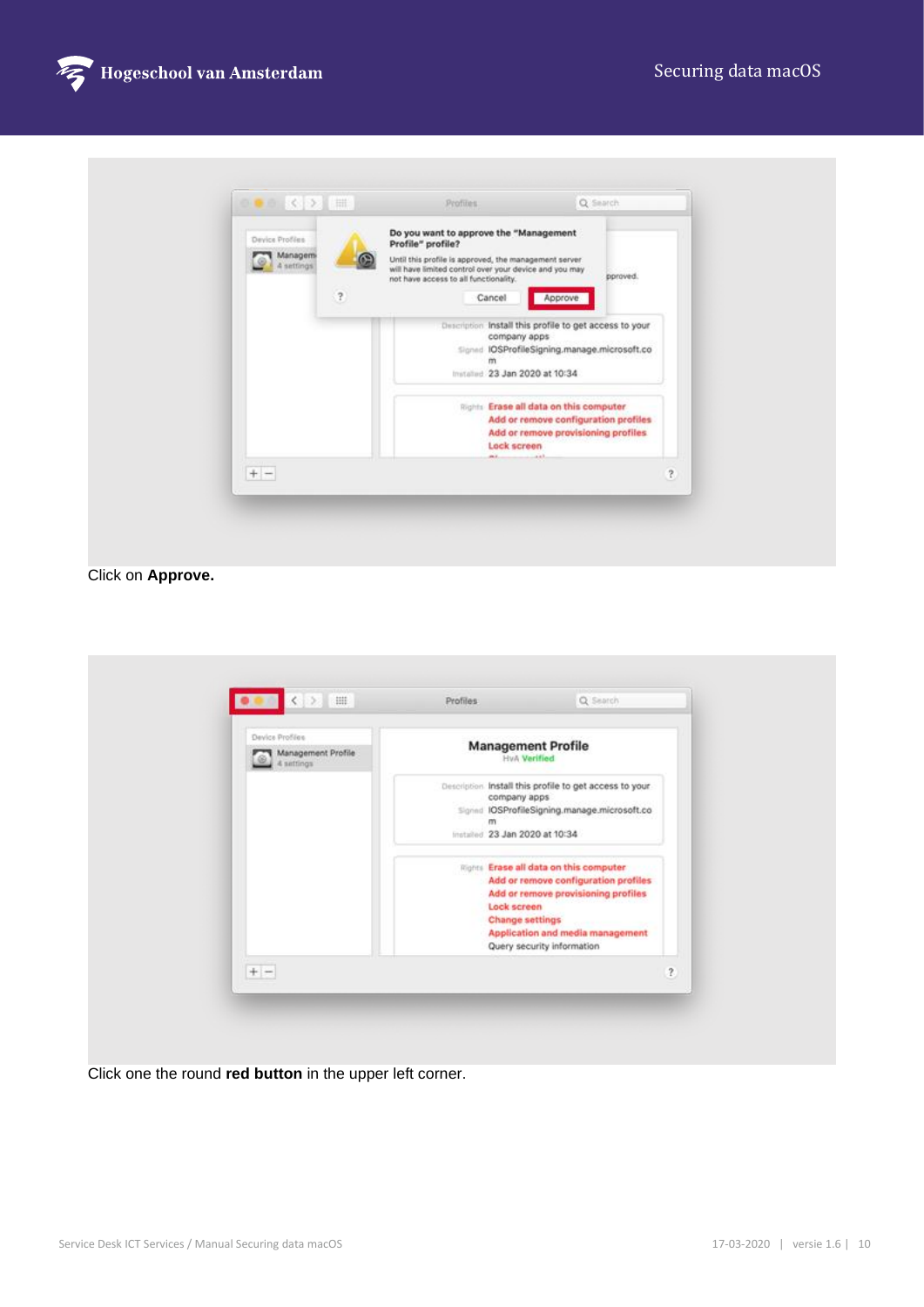

| <b>O</b> Review privacy<br><i>information</i><br>S Install management<br>profile<br>Confirm device<br>management<br>Update device settings | You're all set!<br>You should now have access to your email, devices, Wi-Fi, and apps for work.<br>Done |
|--------------------------------------------------------------------------------------------------------------------------------------------|---------------------------------------------------------------------------------------------------------|
|--------------------------------------------------------------------------------------------------------------------------------------------|---------------------------------------------------------------------------------------------------------|

## Klik op **Doorgaan**.



Click on **Enable Now.**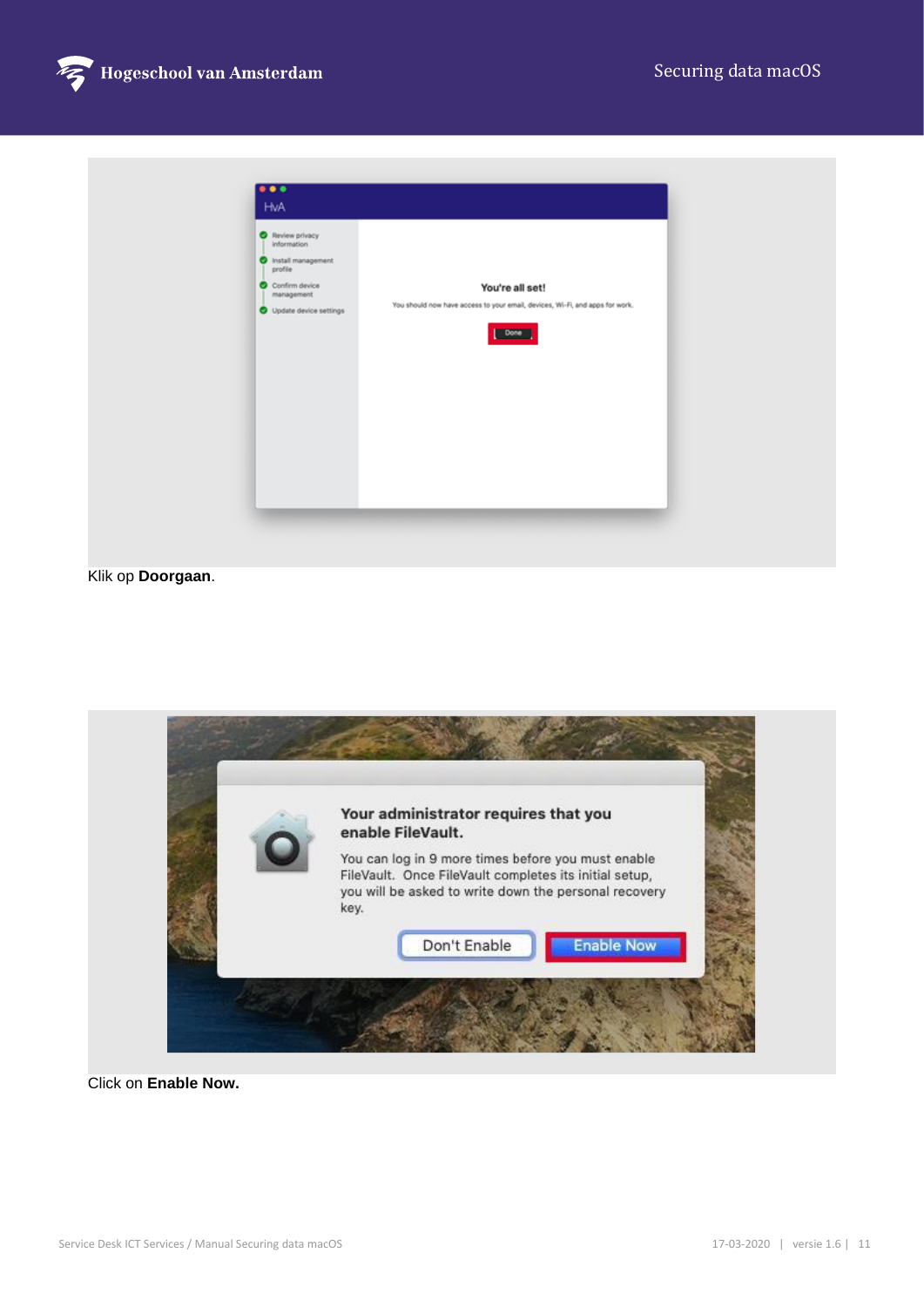



The FileVault recovery key is displayed. You can write down the recovery key or make a screenshot. You can take a screenshot as follows:

- 1. Press Shift-Command-3 to take a screenshot of the entire screen
- 2. The screenshot can be found on your desktop.

Click on **Continue**.



**Please note:** The key is not shown with the latest version of the operating system Catalina. Open the **Launchpad** and click on the **Microsoft company portal** icon. (Also called Intune Company Portal).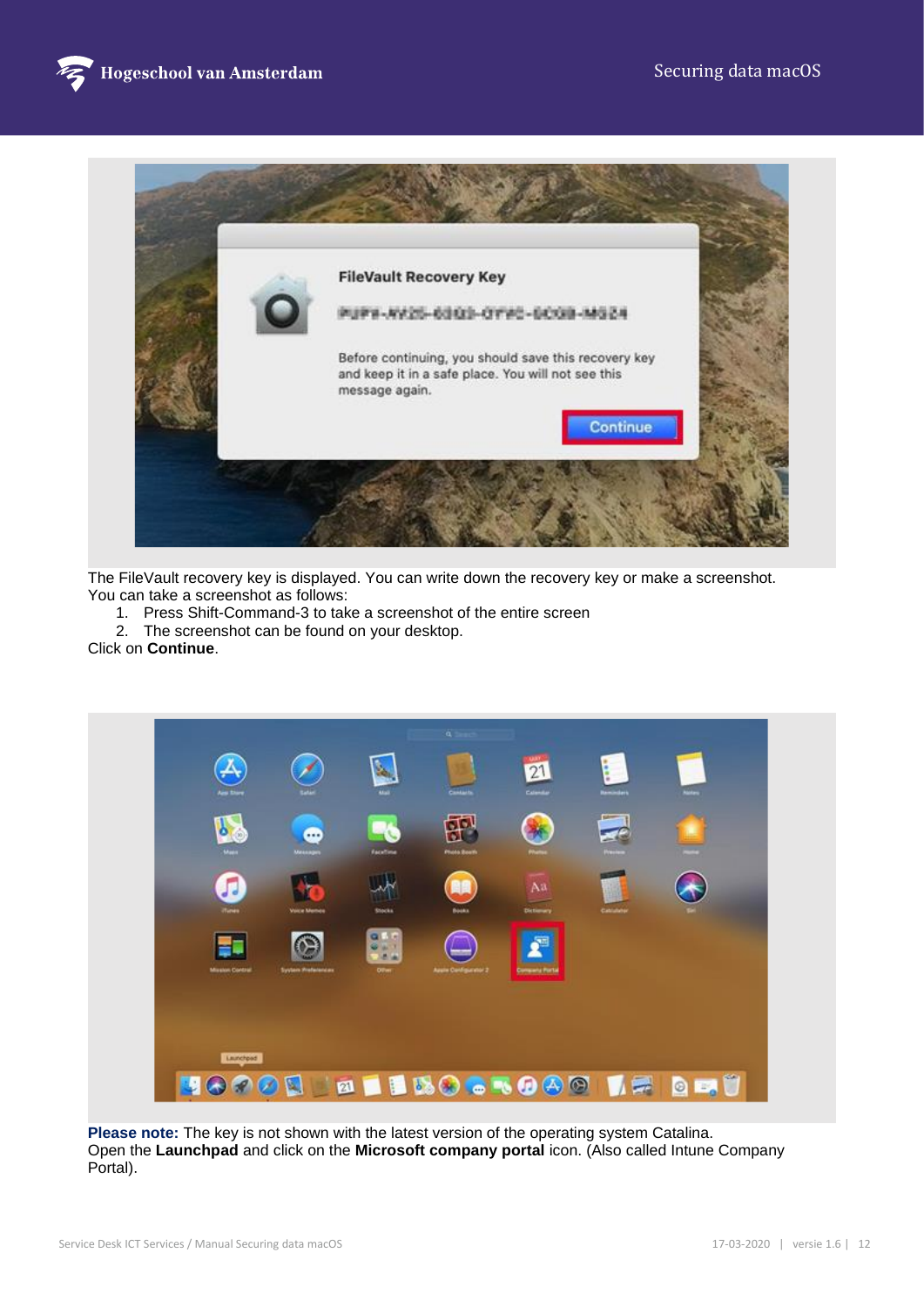

| <b>Eyyer</b><br>Ww need to update settings on this de<br>Check Settings \XS<br>$_{\rm HR}$<br>Original Name<br>Mark<br>Rename<br>120.3031.100<br>macbook-wpb's MacBook Air<br>Appl<br><b>TIVESEE</b><br>Model<br>Opei<br>Remove<br>053<br>MacBook Air<br>Device Settings Status<br>Ownership Type<br>Not in compliance<br>Corporate<br>Last checked: 29 Oct 2019 at<br>Uarrership Type affects what this can.<br>13:45<br>site on your strying.<br>Learn more | macbook-wpb's MacBook Air |  |  |
|---------------------------------------------------------------------------------------------------------------------------------------------------------------------------------------------------------------------------------------------------------------------------------------------------------------------------------------------------------------------------------------------------------------------------------------------------------------|---------------------------|--|--|
|                                                                                                                                                                                                                                                                                                                                                                                                                                                               |                           |  |  |
|                                                                                                                                                                                                                                                                                                                                                                                                                                                               |                           |  |  |

Go to **Settings** and click on **Check Settings**, check to see if all settings are properly implemented.

**Please note:** In some cases, the Microsoft corporate portal may still show that there are settings that need to be updated. If you do not know how to fix the problem, you can turn to the specially established service desk at your location or go to the A-Z list and click on Security: https://az.hva.nl/security.



Your device is compliant.